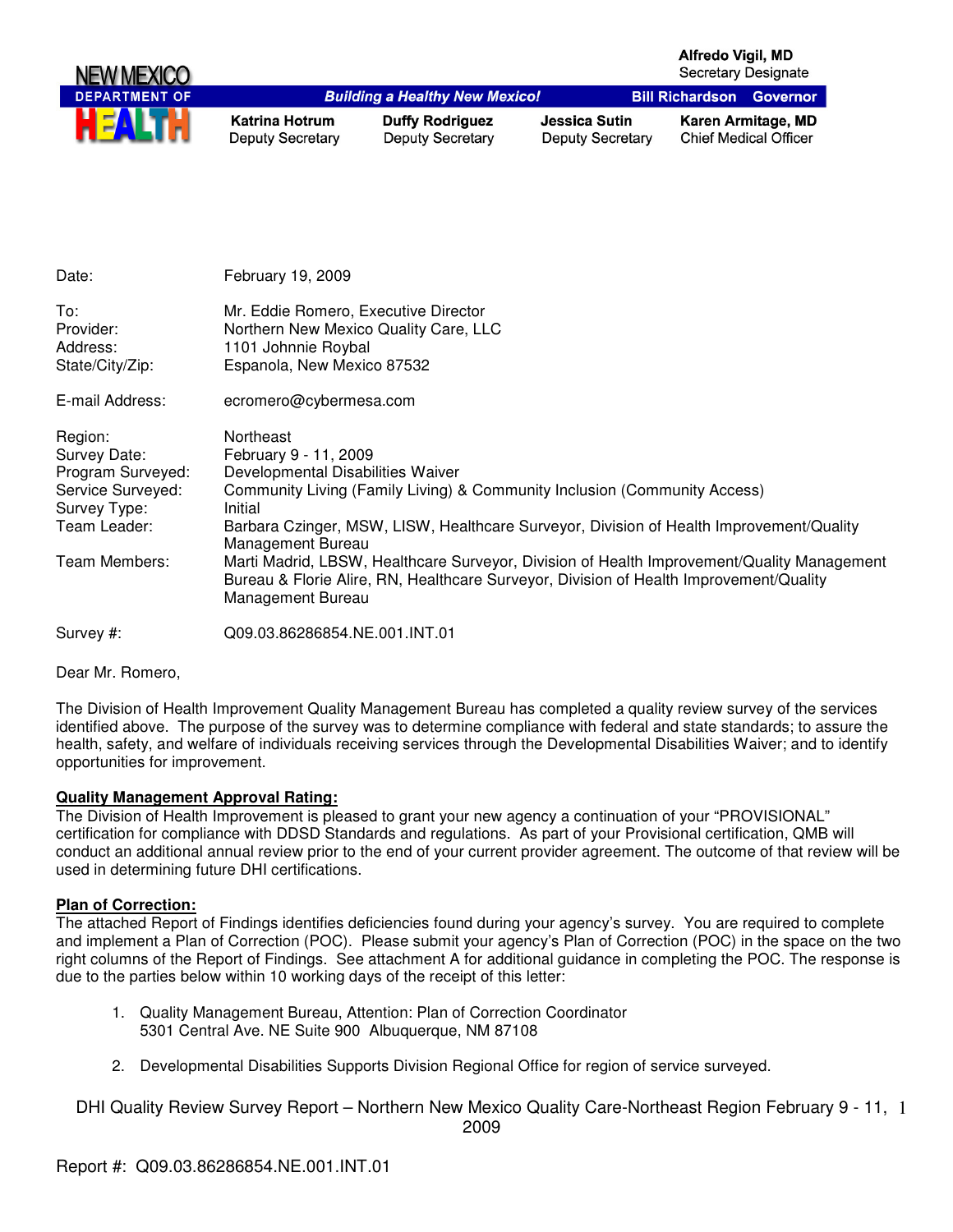Upon notification from QMB that your Plan of Correction has been approved, you must implement all remedies and corrective actions within 45 working days. If your plan of correction is denied, you must resubmit a revised plan ASAP for approval. All remedies must still be completed within 45 working days of the original submission.

Failure to submit, complete or implement your POC within the required time frames will result in the imposition of a \$200 per day Civil Monetary Penalty until it is received, completed and/or implemented.

#### **Request for Informal Reconsideration of Findings (IRF):**

If you disagree with a determination of noncompliance (finding) you have 10 working days upon receipt of this notice to request an IRF. Submit your request for an IRF in writing to:

> QMB Deputy Bureau Chief 5301 Central Ave NE Suite #900 Albuquerque, NM 87108 Attention: IRF request

A request for an IRF will not delay the implementation of your Plan of Correction which must be completed within 45 working days. Providers may not appeal the nature or interpretation of the standard or regulation, the team composition, sampling methodology or the Scope and Severity of the finding.

If the IRF approves the change or removal of a finding, you will be advised of any changes.

This IRF process is separate and apart from the Informal Dispute Resolution (IDR) and Fair Hearing Process for Sanctions from DOH.

Please call the Team Leader at 505-476-9023, if you have questions about the survey or the report. Thank you for your cooperation and for the work you perform.

Sincerely,

Barbara Czinger, MSW, LISW Team Lead/Healthcare Surveyor Division of Health Improvement Quality Management Bureau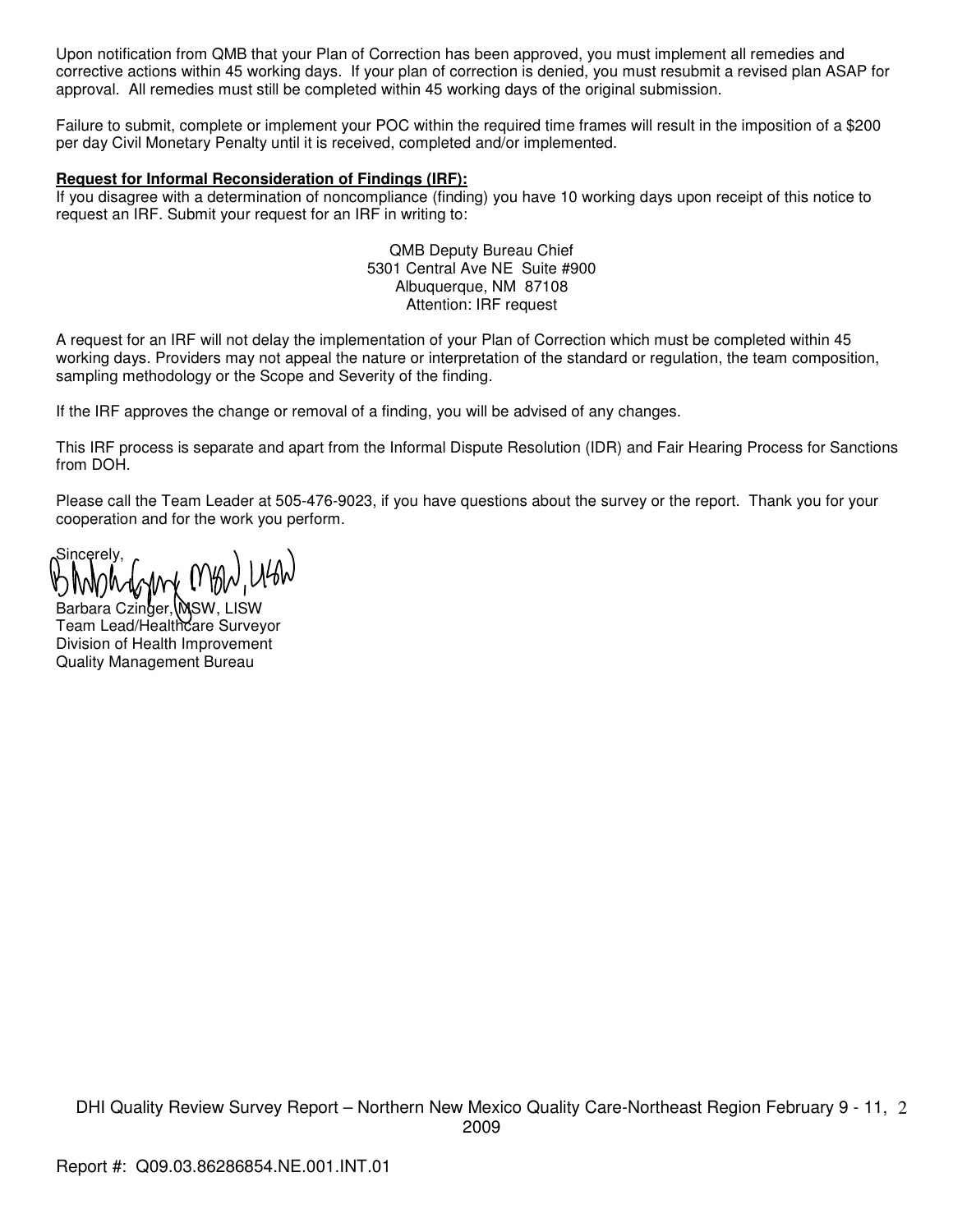| <b>Survey Process Employed:</b>         |                                                                                                                                                                                                                                           |                                                                                                                                                                                                                                                                                                                                                                                      |  |
|-----------------------------------------|-------------------------------------------------------------------------------------------------------------------------------------------------------------------------------------------------------------------------------------------|--------------------------------------------------------------------------------------------------------------------------------------------------------------------------------------------------------------------------------------------------------------------------------------------------------------------------------------------------------------------------------------|--|
| <b>Entrance Conference Date:</b>        | February 9, 2009                                                                                                                                                                                                                          |                                                                                                                                                                                                                                                                                                                                                                                      |  |
| Present:                                |                                                                                                                                                                                                                                           | <b>Northern New Mexico Quality Care, LLC</b><br>Eddie Romero, Executive Director<br>Stephanie Romero, Human Resources Director                                                                                                                                                                                                                                                       |  |
|                                         | DOH/DHI/QMB                                                                                                                                                                                                                               | Barbara Czinger, MSW, LISW, Team Lead/Healthcare Surveyor<br>Marti Madrid, LBSW, Healthcare Surveyor<br>Florie Alire, RN, Healthcare Surveyor                                                                                                                                                                                                                                        |  |
| Exit Conference Date:                   | February 11, 2009                                                                                                                                                                                                                         |                                                                                                                                                                                                                                                                                                                                                                                      |  |
| Present:                                | <b>Northern New Mexico Quality Care, LLC</b><br>Eddie Romero, Executive Director<br>Sam Gallegos, Service Coordinator                                                                                                                     |                                                                                                                                                                                                                                                                                                                                                                                      |  |
|                                         | DOH/DHI/QMB<br>Barbara Czinger, MSW, LISW, Team Lead/Healthcare Surveyor<br>Marti Madrid, LBSW, Healthcare Surveyor<br>Florie Alire, RN, Healthcare Surveyor                                                                              |                                                                                                                                                                                                                                                                                                                                                                                      |  |
|                                         | Tom Trujillo (via phone)                                                                                                                                                                                                                  | <b>DDSD - NE Regional Office</b>                                                                                                                                                                                                                                                                                                                                                     |  |
| <b>Homes Visited</b>                    | Number:                                                                                                                                                                                                                                   | 6                                                                                                                                                                                                                                                                                                                                                                                    |  |
| <b>Administrative Locations Visited</b> | Number:                                                                                                                                                                                                                                   | 1                                                                                                                                                                                                                                                                                                                                                                                    |  |
| <b>Total Sample Size</b>                | Number:                                                                                                                                                                                                                                   | 6<br>0 - Jackson Class Members<br>6 - Non-Jackson<br>6 - Family Living<br>3 - Community Access                                                                                                                                                                                                                                                                                       |  |
| Persons Served Interviewed              | Number:                                                                                                                                                                                                                                   | 3                                                                                                                                                                                                                                                                                                                                                                                    |  |
| Persons Served Observed                 | Number:                                                                                                                                                                                                                                   | 1 (One individual did not respond to surveyors questions.<br>Two individuals were not home during on-site visits.)                                                                                                                                                                                                                                                                   |  |
| Records Reviewed (Persons Served)       | Number:                                                                                                                                                                                                                                   | 6                                                                                                                                                                                                                                                                                                                                                                                    |  |
| <b>Administrative Files Reviewed</b>    | <b>Billing Records</b><br><b>Medical Records</b><br>$\bullet$<br>$\bullet$<br><b>Personnel Files</b><br>$\bullet$<br><b>Training Records</b><br>$\bullet$<br>$\bullet$<br>$\bullet$<br>$\bullet$<br><b>Evacuation Drills</b><br>$\bullet$ | Incident Management Records<br>Agency Policy and Procedure<br><b>Caregiver Criminal History Screening Records</b><br><b>Employee Abuse Registry</b><br>Human Rights Notes and/or Meeting Minutes<br>Nursing personnel files<br>Quality Improvement/Quality Assurance Plan<br>DHI Quality Review Survey Report - Northern New Mexico Quality Care-Northeast Region February 9 - 11, 3 |  |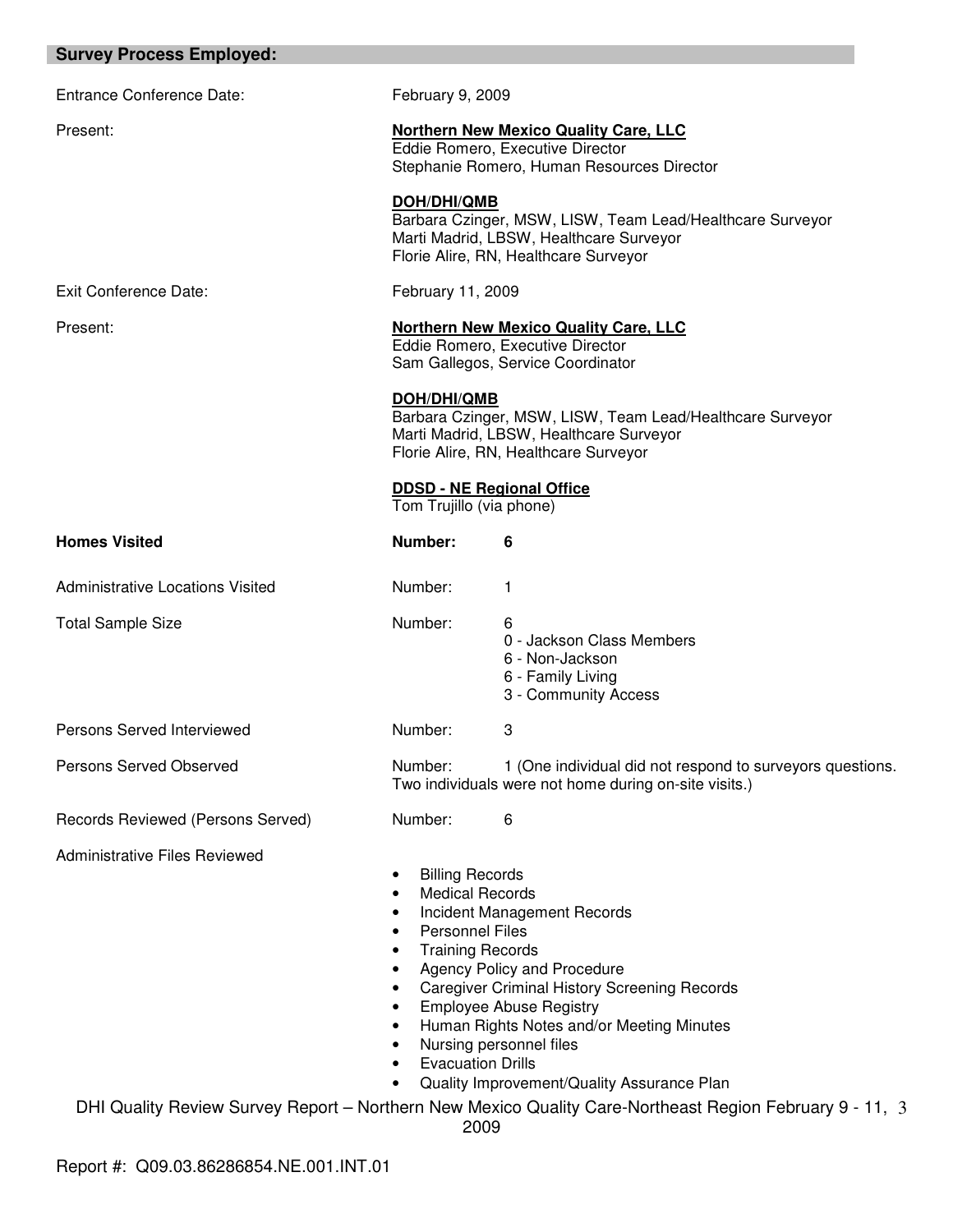CC: Distribution List: DOH - Division of Health Improvement

- DOH Developmental Disabilities Supports Division
- DOH Office of Internal Audit
- HSD Medical Assistance Division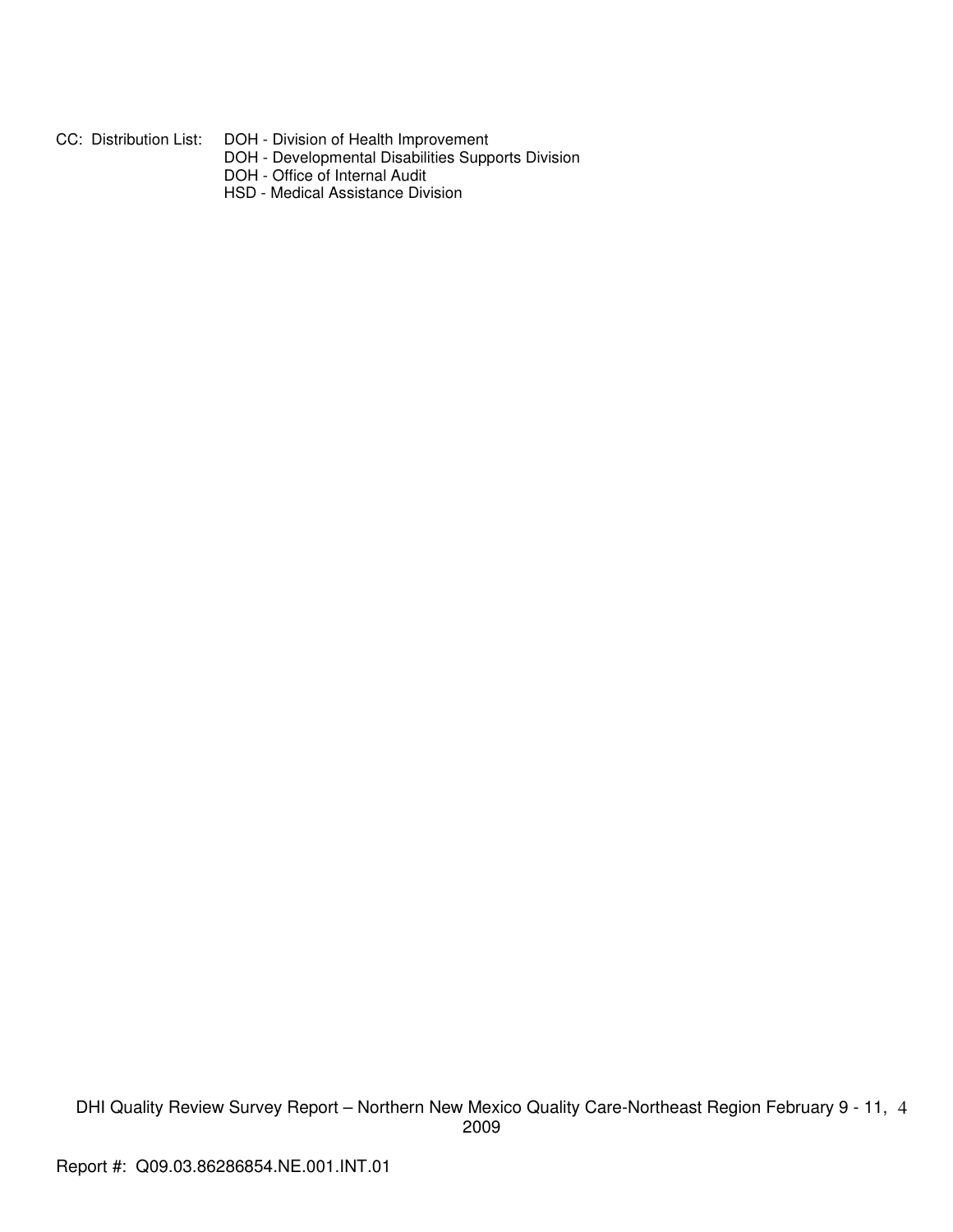# **Provider Instructions for Completing the QMB Plan of Correction (POC) Process**

- After a QMB Quality Review, your Survey Report will be sent to you via certified mail. You may request that it also be sent to you electronically by calling George Perrault, Plan of Correction Coordinator at 505-222-8624.
- Within 10 business days of the date you received your survey report, you must develop and send your Plan of Correction response to the QMB office. (Providers who do not pick up their mail will be referred to the Internal Review Committee [IRC]).
- For each Deficiency in your Survey Report, include specific information about HOW you will correct each Deficiency, WHO will fix each Deficiency ("Responsible Party"), and by WHEN ("Date Due").
- Your POC must not only address HOW, WHO and WHEN each Deficiency will be corrected, but must also address overall systemic issues to prevent the Deficiency from reoccurring, i.e., Quality Assurance (QA). Your description of your QA must include specifics about your selfauditing processes, such as HOW OFTEN you will self-audit, WHO will do it, and WHAT FORMS will be used.
- Corrective actions should be incorporated into your agency's Quality Assurance/Quality Improvement policies and procedures.
- You may send your POC response electronically to George.Perrault@state.nm.us, by fax (505- 841-5815), or by postal mail.
- Do not send supporting documentation to QMB until after your POC has been approved by QMB.
- QMB will notify you if your POC has been "Approved" or "Denied".
- Whether your POC is "Approved" or "Denied", you have a maximum of 45 business days to correct all survey Deficiencies from the date of receipt of your Survey Report. If your POC is "Denied" it must be revised and resubmitted ASAP, as the 45 working day limit is in effect. Providers whose revised POC is denied will be referred to the IRC.
- The POC must be completed on the official QMB Survey Report and Plan of Correction Form, unless approved in advance by the POC Coordinator.
- The following Deficiencies must be corrected within the deadlines below (after receipt of your Survey Report):

| $\circ$ CCHS and EAR:              | 10 working days |
|------------------------------------|-----------------|
| $\circ$ Medication errors:         | 10 working days |
| $\circ$ IMS system/training:       | 20 working days |
| $\circ$ ISP related documentation: | 30 working days |
| $\circ$ DDSD Training              | 45 working days |
|                                    |                 |

- If you have questions about the POC process, call the QMB POC Coordinator, George Perrault at 505-222-8624 for assistance.
- For Technical Assistance (TA) in developing or implementing your POC, contact your local DDSD Regional Office.
- Once your POC has been approved by QMB, the POC may not be altered or the dates changed.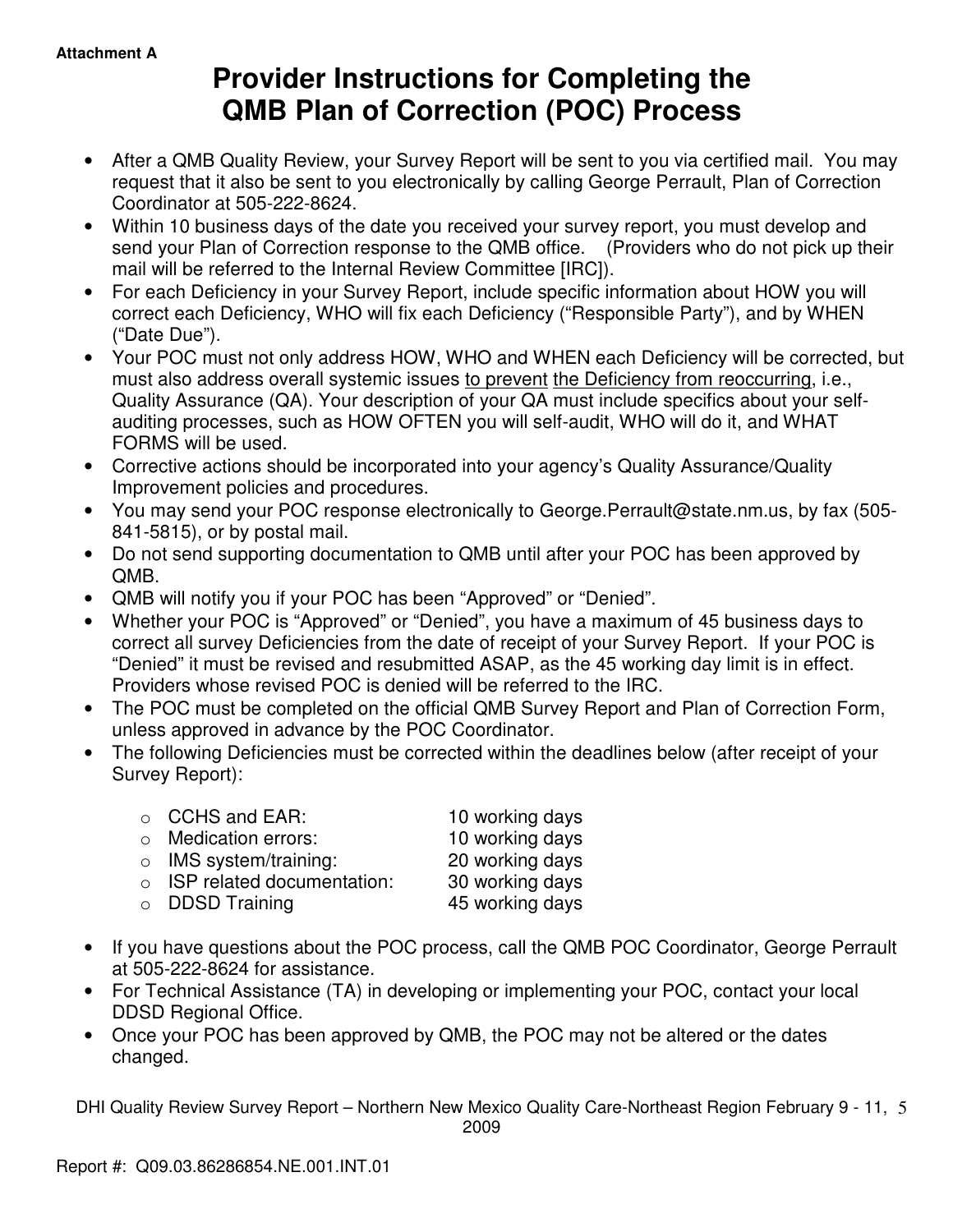- Requests for an extension or modification of your POC (post approval) must be made in writing and submitted to the POC Coordinator at QMB, and are approved on a case-by case basis.
- When submitting supporting documentation, organize your documents by Tag #s, and annotate or label each document using Individual #s.
- Do not submit original documents, copies are fine. Originals must be maintained in the agency/client file(s) as per DDSD Standards.
- Failure to submit, complete or implement your POC within the required timeframes will result in a referral to the IRC and the possible imposition of a \$200 per day Civil Monetary Penalty until it is received, completed and/or implemented.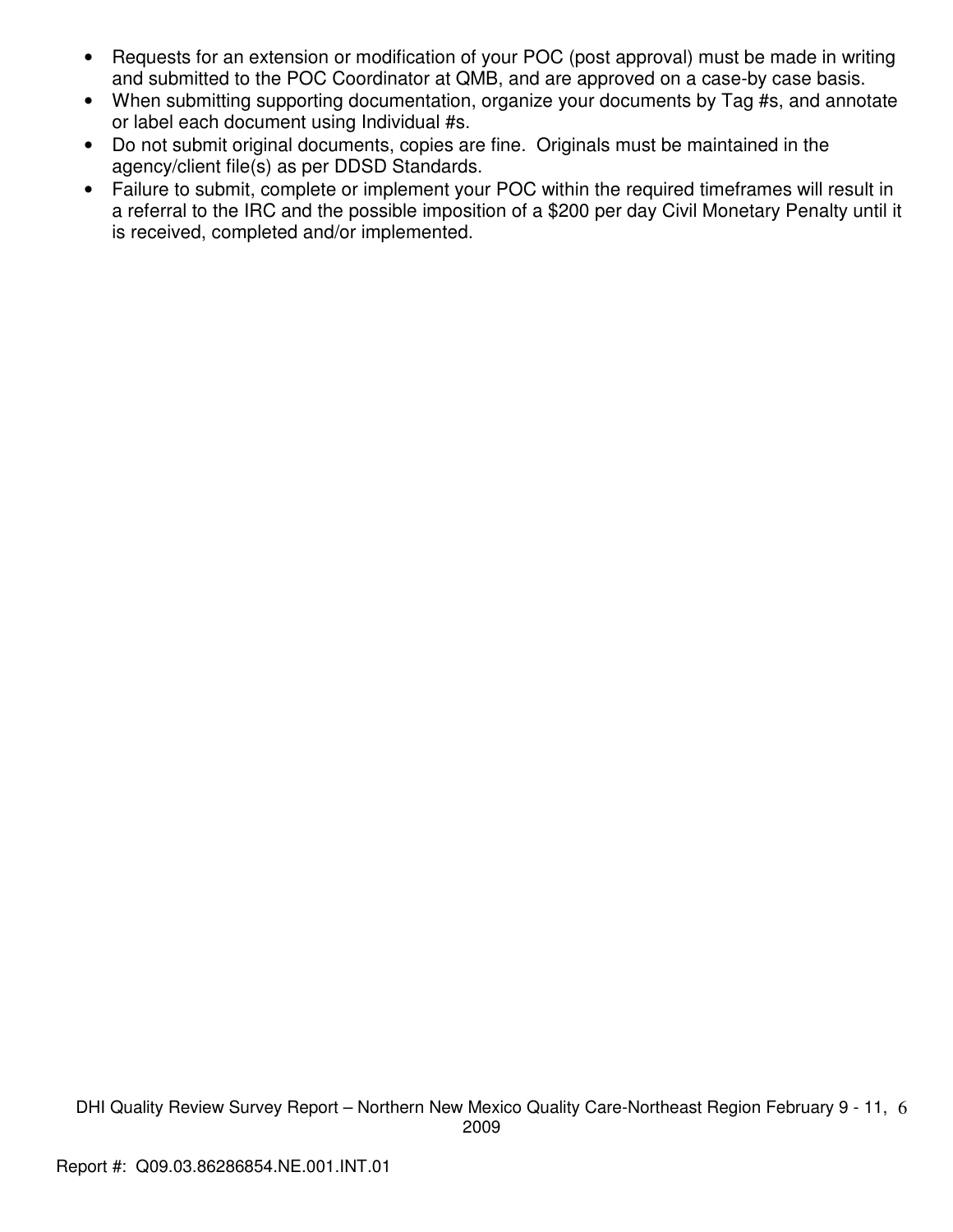## **QMB Scope and Severity Matrix of survey results**

Each deficiency in your Report of Findings is scored on a Scope and Severity Scale. The culmination of each deficiency's Scope and Severity is used to determine degree of compliance to standards and regulations and level of QMB Certification.

|                 |                      |                                                                |                                  | <b>SCOPE</b>                  |                                               |
|-----------------|----------------------|----------------------------------------------------------------|----------------------------------|-------------------------------|-----------------------------------------------|
|                 |                      |                                                                | <b>Isolated</b><br>$01\% - 15\%$ | <b>Pattern</b><br>$16% - 79%$ | <b>Widespread</b><br>$80\% - 100\%$           |
| <b>SEVERITY</b> | High Impact          | Immediate<br>Jeopardy to<br>individual health<br>and or safety | J.                               | K.                            | L.                                            |
|                 |                      | <b>Actual harm</b>                                             | G.                               | Н.                            | I.                                            |
|                 | Medium<br>Impact     | No Actual Harm<br><b>Potential for more</b>                    | D.                               | Е.                            | $F.$ (3 or more)                              |
|                 |                      | than minimal harm                                              | $D.$ (2 or less)                 |                               | <b>F.</b> (no conditions<br>of participation) |
|                 | <b>Impact</b><br>Low | No Actual Harm<br>Minimal potential<br>for harm.               | A.                               | Β.                            | C.                                            |

Scope and Severity Definitions:

## Key to Scope scale:

## Isolated:

A deficiency that is limited to 1% to 15% of the sample, usually impacting no more than one or two individuals in the sample.

## Pattern:

A deficiency that impacts a number or group of individuals from 16% to 79% of the sample is defined as a pattern finding. Pattern findings suggest the need for system wide corrective actions.

## Widespread:

A deficiency that impacts most or all (80% to 100%) of the individuals in the sample is defined as widespread or pervasive. Widespread findings suggest the need for system wide corrective actions as well as the need to implement a Continuous Quality Improvement process to improve or build infrastructure. Widespread findings must be referred to the Internal Review Committee for review and possible actions or sanctions.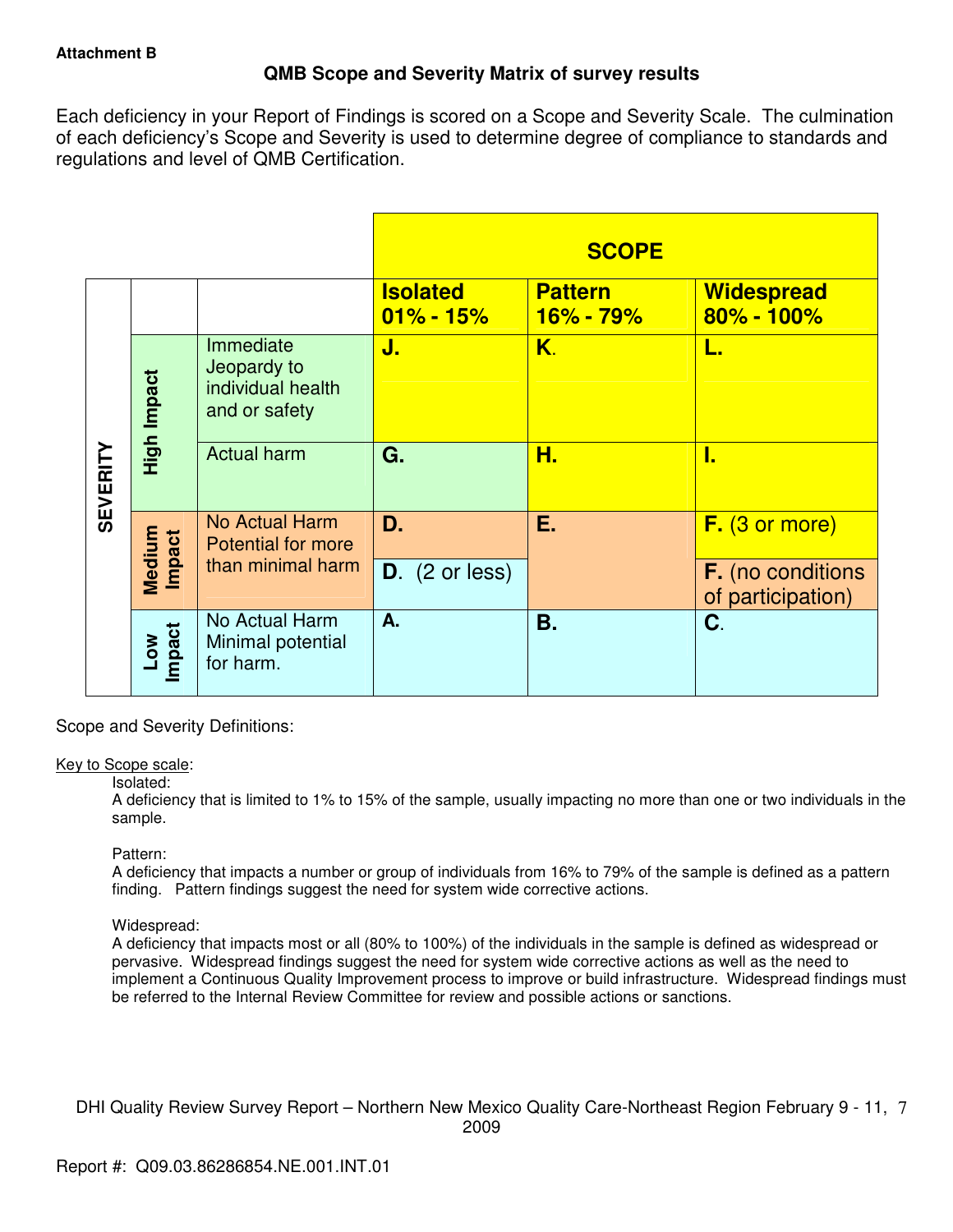#### Key to Severity scale:

Low Impact Severity: (Blue)

Low level findings have no or minimal potential for harm to an individual. Providers that have no findings above a "C" level may receive a "Quality" Certification approval rating from QMB.

#### Medium Impact Severity: (Tan)

Medium level findings have a potential for harm to an individual. Providers that have no findings above a "F" level and/or no more than two F level findings and no F level Conditions of Participation may receive a "Merit" Certification approval rating from QMB.

#### High Impact Severity: (Green or Yellow)

High level findings are when harm to an individual has occurred. Providers that have no findings above "I" level may only receive a "Standard" Approval rating from QMB and will be referred to the IRC.

#### High Impact Severity: (Yellow)

"J, K, and L" Level findings:

This is a finding of Immediate Jeopardy. If a provider is found to have "I" level findings or higher, with an outcome of Immediate Jeopardy, including repeat findings or Conditions of Participation they will be referred to the Internal Review Committee.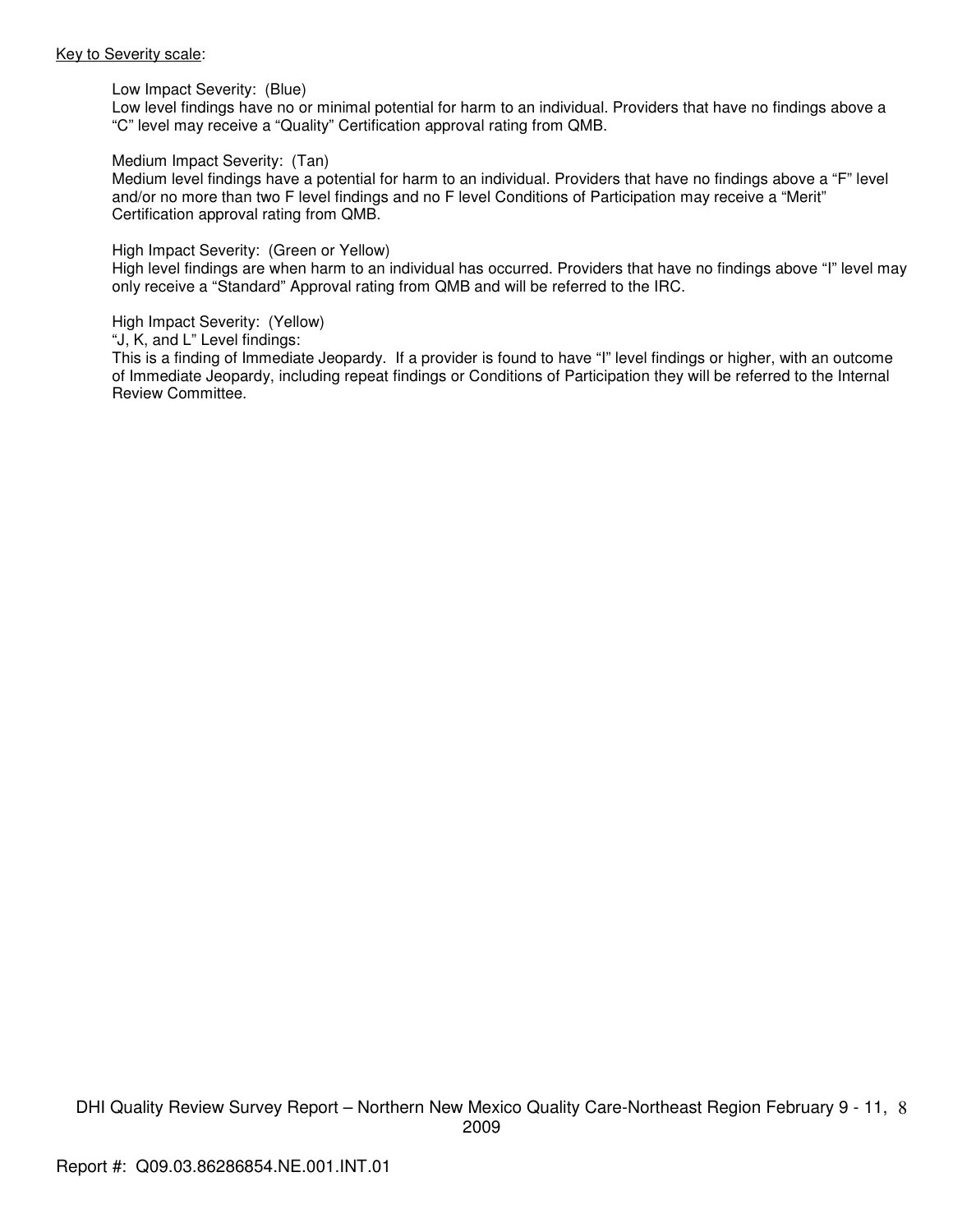## **Guidelines for the Provider Informal Reconsideration of Finding (IRF) Process**

## **Introduction:**

Throughout the process, surveyors are openly communicating with providers. Open communication means that surveyors have clarified issues and/or requested missing information before completing the review. Regardless, there may still be instances where the provider disagrees with a specific finding.

To informally dispute a finding the provider must request in writing an Informal Reconsideration of the Finding (IRF) to the QMB Deputy Bureau Chief **within 10 working days** of receipt of the final report.

The written request for an IRF must be completed on the **QMB Request for Informal Reconsideration of Finding Form** (available on the QMB website) and must specify in detail the request for reconsideration and why the finding is inaccurate. The **IRF request must include all supporting documentation or evidence that was not previously reviewed during the survey process.** 

## **The following limitations apply to the IRF process:**

- The request for an IRF and all supporting evidence must be received in 10 days.
- Findings based on evidence requested during the survey and not provided may not be subject to reconsideration.
- The supporting documentation must be new evidence not previously reviewed by the survey team.
- Providers must continue to complete their plan of correction during the IRF process
- Providers may not request an IRF to challenge the Scope and Severity of a finding.
- Providers may not request an IRF to challenge the sampling methodology.
- Providers may not request an IRF based on disagreement with the nature of the standard or regulation.
- Providers may not request an IRF to challenge the team composition
- Providers may not request an IRF to challenge the QMB Quality Approval Rating and the length of their DDSD provider contract.

## **A Provider forfeits the right to an IRF if the request is not made within 10 working days of receiving the report and does not include all supporting documentation or evidence to show compliance with the standards and regulations.**

QMB has 30 working days to complete the review and notify the provider of the decision. The request will be reviewed by the IRF committee. The Provider will be notified in writing of the ruling, no face to face meeting will be conducted.

When a Provider requests that a finding be reconsidered, it does not stop or delay the Plan of Correction process. **Providers must continue to complete the Plan of Correction, including the finding in dispute regardless of the IRF status.** If a finding is successfully reconsidered, it will be noted and will be removed or modified from the report. It should be noted that in some cases a Plan of Correction may be completed prior to the IRF process being completed. The provider will be notified in writing on the decisions of the IRF committee.

## **Administrative Review Process:**

If a Provider desires to challenge the decision of the IRF committee they may request an Administrative Review by the DHI and DDSD Director. The Request must be made in writing to the QMB Bureau Chief and received within 5 days of notification from the IRF decision.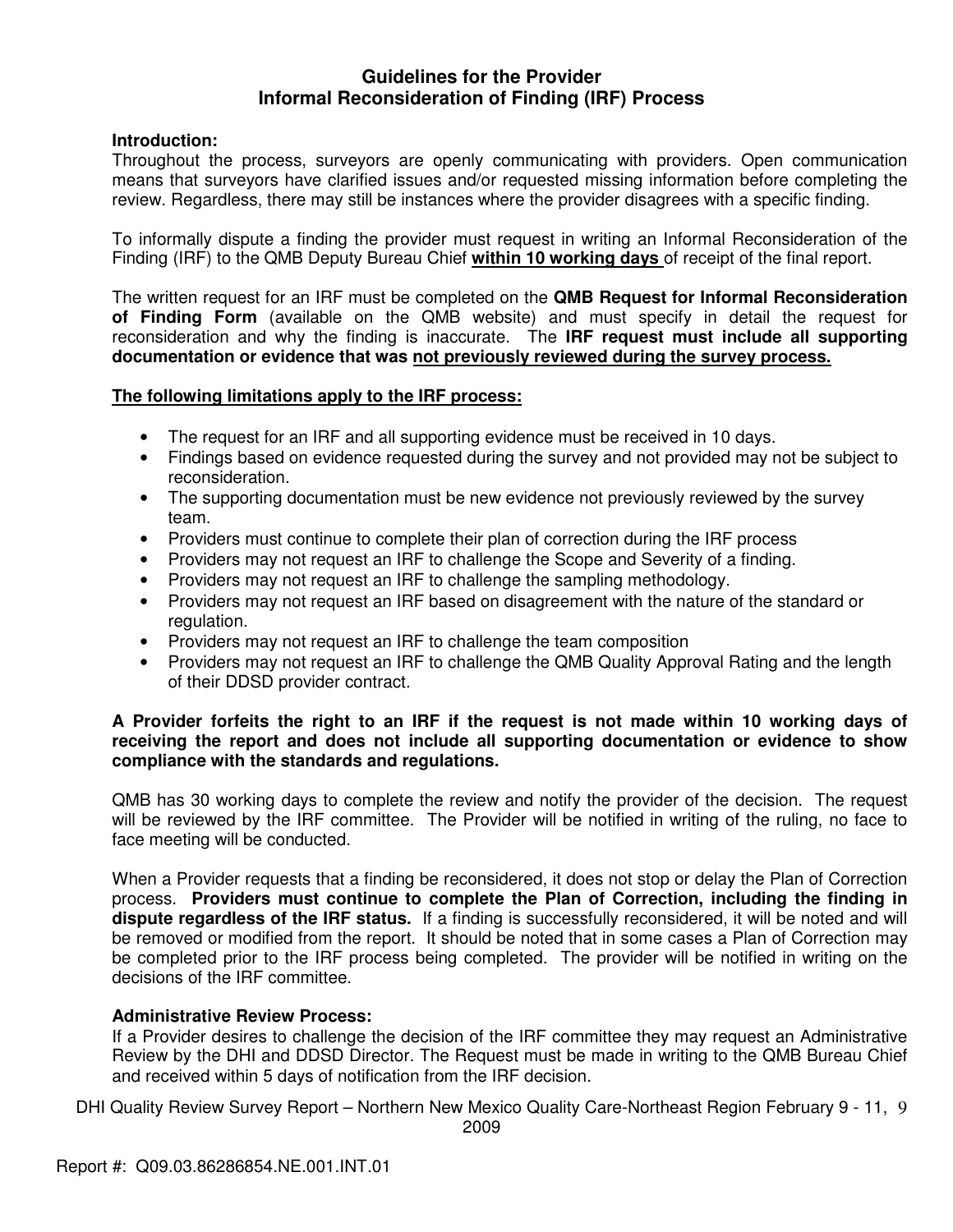## **Regarding IRC Sanctions:**

The Informal Reconsideration of the Finding process is a separate process specific to QMB Survey Findings and should not be confused with any process associated with IRC Sanctions.

If a Provider desires to Dispute or Appeal an IRC Sanction that is a separate and different process. Providers may choose the Informal Dispute Resolution Process or the Formal Medicaid Fair Hearing Process to dispute or appeal IRC sanctions, please refer to the DOH Sanction policy and section 39 of the provider contract agreement.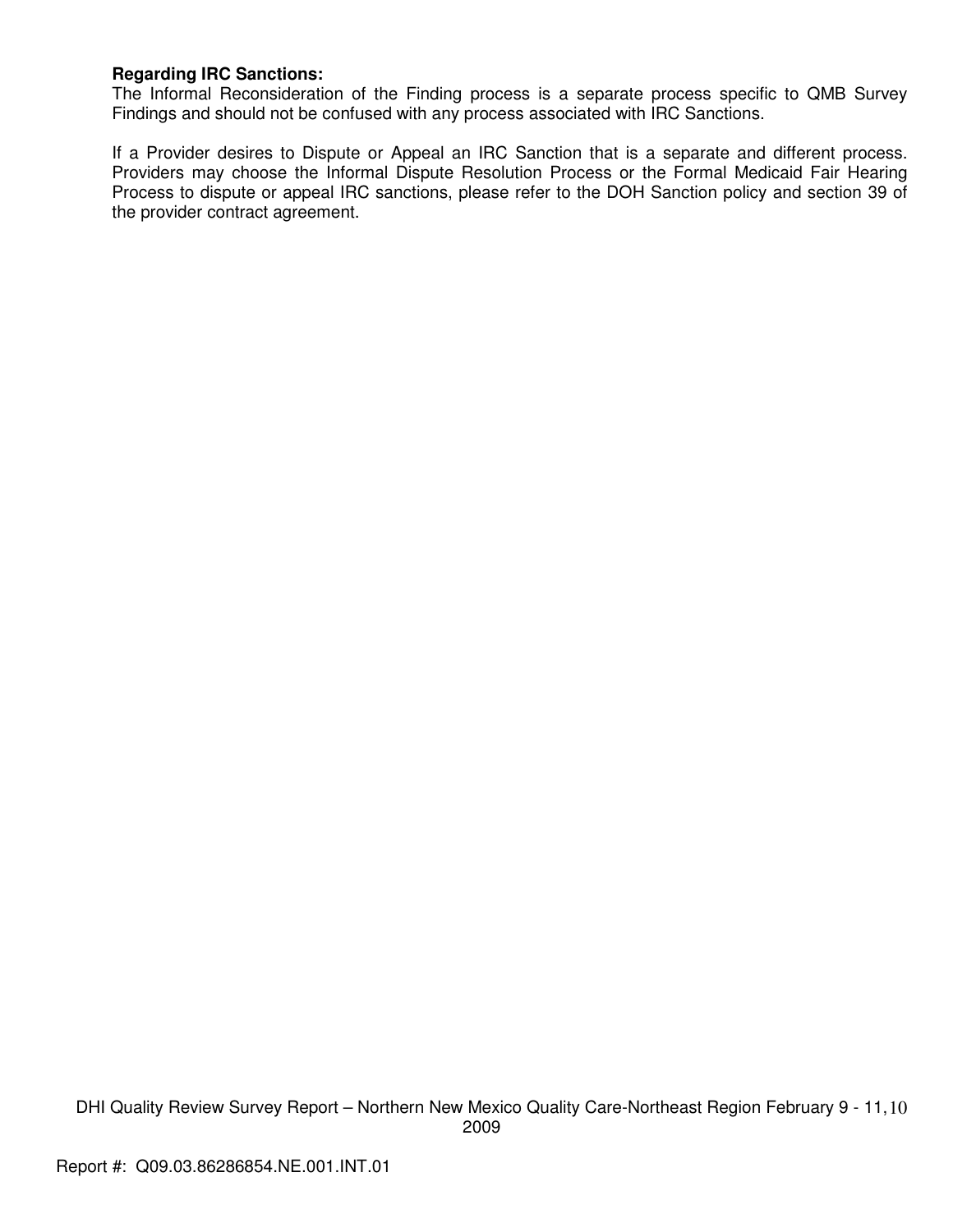| Agency:          | Northern New Mexico Quality Care, LLC - Northeast Region                  |
|------------------|---------------------------------------------------------------------------|
| Program:         | Developmental Disabilities Waiver                                         |
| Service:         | Community Living (Family Living) & Community Inclusion (Community Access) |
| Monitoring Type: | Initial                                                                   |
| Date of Survey:  | February 9 - 11, 2009                                                     |

| <b>Statute</b>                                            | <b>Deficiency</b>                              | <b>Agency Plan of Correction and</b> | Date Due |
|-----------------------------------------------------------|------------------------------------------------|--------------------------------------|----------|
|                                                           |                                                | <b>Responsible Party</b>             |          |
| Tag #1A08 Agency Case File                                | <b>Scope and Severity Rating: A</b>            |                                      |          |
| Developmental Disabilities (DD) Waiver Service            | Based on record review, the Agency failed to   |                                      |          |
| Standards effective 4/1/2007                              | maintain at the administrative office a        |                                      |          |
| <b>CHAPTER 1 II. PROVIDER AGENCY</b>                      | confidential case file for 1 of 6 individuals. |                                      |          |
| <b>REQUIREMENTS:</b> The objective of these               |                                                |                                      |          |
| standards is to establish Provider Agency policy,         | Review of the Agency individual case files     |                                      |          |
| procedure and reporting requirements for DD               | revealed the following items were not found,   |                                      |          |
| Medicaid Waiver program. These requirements               | incomplete, and/or not current:                |                                      |          |
| apply to all such Provider Agency staff, whether          |                                                |                                      |          |
| directly employed or subcontracting with the              | • ISP Signature Page (#5)                      |                                      |          |
| Provider Agency. Additional Provider Agency               |                                                |                                      |          |
| requirements and personnel qualifications may             |                                                |                                      |          |
| be applicable for specific service standards.             |                                                |                                      |          |
| D. Provider Agency Case File for the                      |                                                |                                      |          |
| Individual: All Provider Agencies shall maintain          |                                                |                                      |          |
| at the administrative office a confidential case          |                                                |                                      |          |
| file for each individual. Case records belong to          |                                                |                                      |          |
| the individual receiving services and copies shall        |                                                |                                      |          |
| be provided to the receiving agency whenever              |                                                |                                      |          |
| an individual changes providers. The record               |                                                |                                      |          |
| must also be made available for review when               |                                                |                                      |          |
| requested by DOH, HSD or federal government               |                                                |                                      |          |
| representatives for oversight purposes. The               |                                                |                                      |          |
| individual's case file shall include the following        |                                                |                                      |          |
| requirements:<br>Emergency contact information, including |                                                |                                      |          |
| (1)<br>the individual's address, telephone number,        |                                                |                                      |          |
| names and telephone numbers of relatives,                 |                                                |                                      |          |
| or guardian or conservator, physician's                   |                                                |                                      |          |
| name(s) and telephone number(s),                          |                                                |                                      |          |
| pharmacy name, address and telephone                      |                                                |                                      |          |
| number, and health plan if appropriate;                   |                                                |                                      |          |
|                                                           |                                                |                                      |          |
| The individual's complete and current ISP,<br>(2)         |                                                |                                      |          |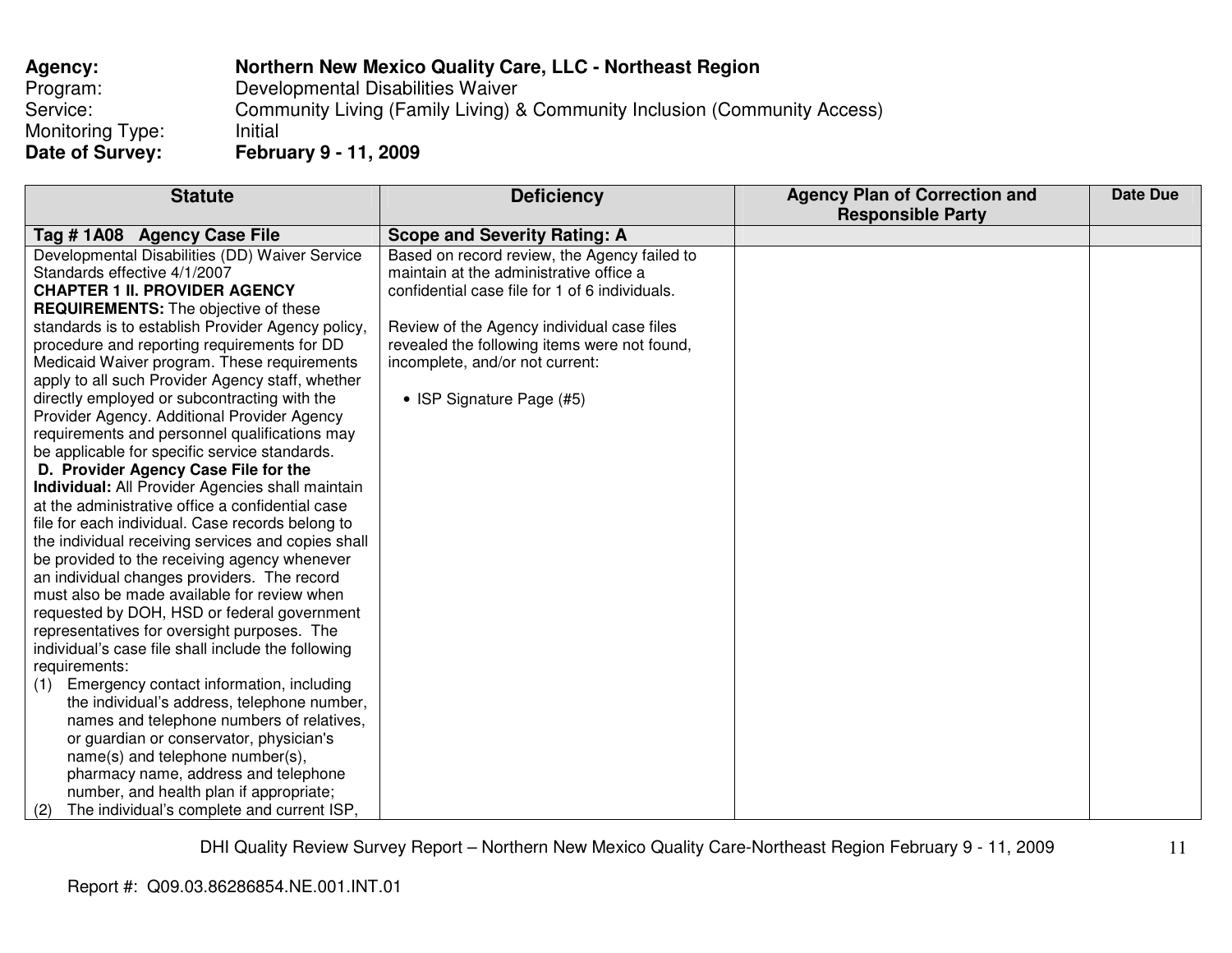|     | with all supplemental plans specific to the       |  |  |
|-----|---------------------------------------------------|--|--|
|     | individual, and the most current completed        |  |  |
|     | Health Assessment Tool (HAT);                     |  |  |
| (3) | Progress notes and other service delivery         |  |  |
|     | documentation;                                    |  |  |
| (4) | Crisis Prevention/Intervention Plans, if there    |  |  |
|     | are any for the individual;                       |  |  |
| (5) | A medical history, which shall include at         |  |  |
|     | least demographic data, current and past          |  |  |
|     | medical diagnoses including the cause (if         |  |  |
|     | known) of the developmental disability,           |  |  |
|     | psychiatric diagnoses, allergies (food,           |  |  |
|     | environmental, medications),                      |  |  |
|     | immunizations, and most recent physical           |  |  |
|     | exam;                                             |  |  |
| (6) | When applicable, transition plans                 |  |  |
|     | completed for individuals at the time of          |  |  |
|     | discharge from Fort Stanton Hospital or Los       |  |  |
|     | Lunas Hospital and Training School; and           |  |  |
| (7) | Case records belong to the individual             |  |  |
|     | receiving services and copies shall be            |  |  |
|     | provided to the individual upon request.          |  |  |
| (8) | The receiving Provider Agency shall be            |  |  |
|     | provided at a minimum the following               |  |  |
|     | records whenever an individual changes            |  |  |
|     | provider agencies:                                |  |  |
|     | (a) Complete file for the past 12 months;         |  |  |
|     | (b) ISP and quarterly reports from the current    |  |  |
|     | and prior ISP year;                               |  |  |
|     | Intake information from original admission<br>(C) |  |  |
|     | to services; and                                  |  |  |
|     | (d) When applicable, the Individual Transition    |  |  |
|     | Plan at the time of discharge from Los            |  |  |
|     | Lunas Hospital and Training School or Ft.         |  |  |
|     | Stanton Hospital.                                 |  |  |
|     |                                                   |  |  |
|     |                                                   |  |  |
|     |                                                   |  |  |
|     |                                                   |  |  |
|     |                                                   |  |  |
|     |                                                   |  |  |
|     |                                                   |  |  |
|     |                                                   |  |  |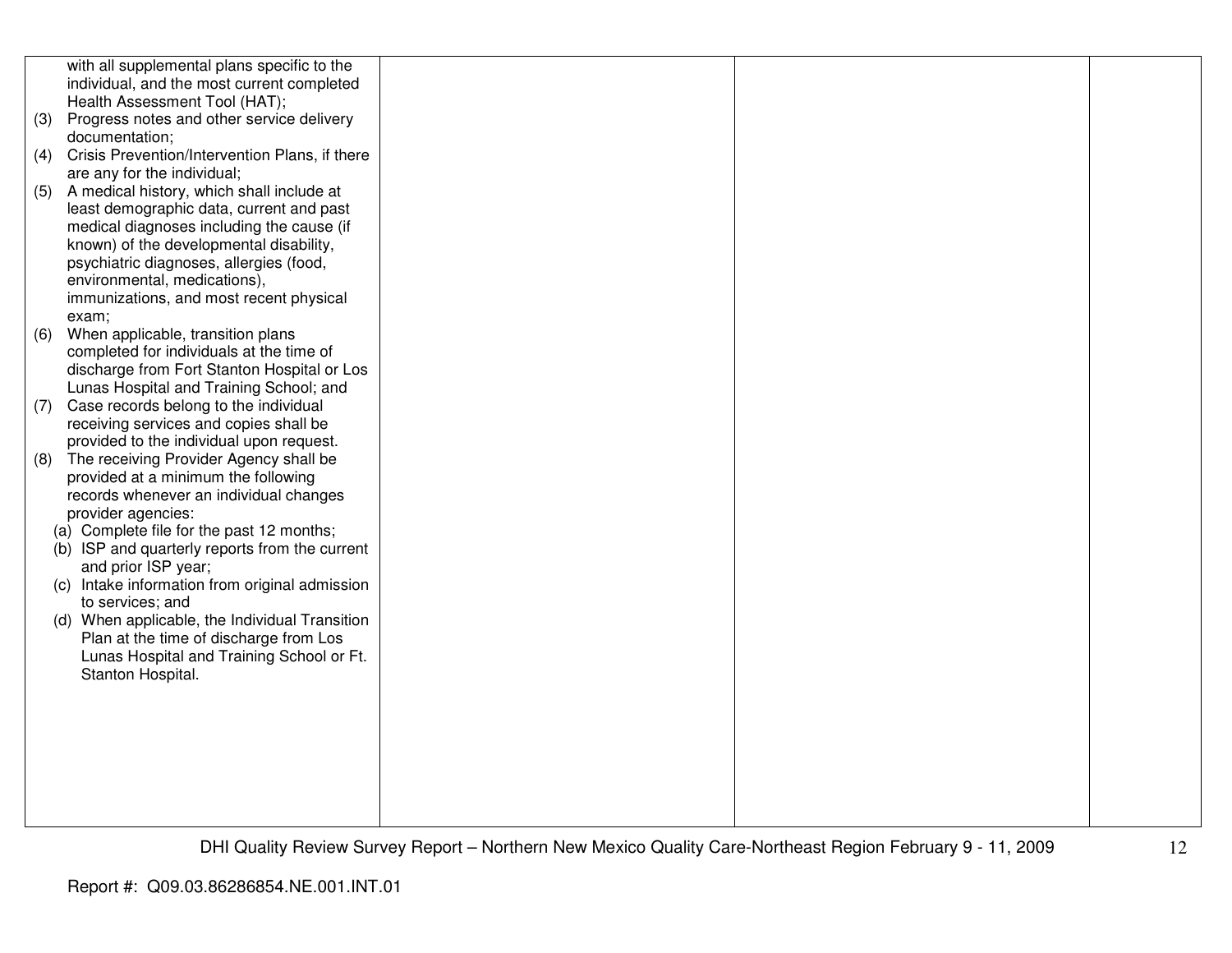| Tag #1A20 DSP Training Documents                                                             | <b>Scope and Severity Rating: E</b>              |  |
|----------------------------------------------------------------------------------------------|--------------------------------------------------|--|
| Developmental Disabilities (DD) Waiver Service                                               | Based on record review, the Agency failed to     |  |
| Standards effective 4/1/2007                                                                 | ensure that Orientation and Training             |  |
| <b>CHAPTER 1 IV. GENERAL REQUIREMENTS</b>                                                    | requirements were met for 3 of 12 Direct Service |  |
| <b>FOR PROVIDER AGENCY SERVICE</b>                                                           | Personnel.                                       |  |
| <b>PERSONNEL:</b> The objective of this section is to                                        |                                                  |  |
| establish personnel standards for DD Medicaid                                                | Review of Direct Service Personnel training      |  |
| Waiver Provider Agencies for the following                                                   | records found no evidence of the following       |  |
| services: Community Living Supports,                                                         | required DOH/DDSD trainings and certification    |  |
| Community Inclusion Services, Respite,                                                       | being completed:                                 |  |
| Substitute Care and Personal Support                                                         |                                                  |  |
| Companion Services. These standards apply to                                                 | First Aid (DSP #14)<br>$\bullet$                 |  |
| all personnel who provide services, whether                                                  |                                                  |  |
| directly employed or subcontracting with the                                                 | CPR (DSP #14)                                    |  |
| Provider Agency. Additional personnel                                                        |                                                  |  |
| requirements and qualifications may be                                                       | Assisting With Medications (DSP #15 &            |  |
| applicable for specific service standards.                                                   | 20)                                              |  |
| Orientation and Training Requirements:<br>C.                                                 |                                                  |  |
| Orientation and training for direct support<br>staff and his or her supervisors shall comply |                                                  |  |
| with the DDSD/DOH Policy Governing the                                                       |                                                  |  |
| <b>Training Requirements for Direct Support</b>                                              |                                                  |  |
| <b>Staff and Internal Service Coordinators</b>                                               |                                                  |  |
| Serving Individuals with Developmental                                                       |                                                  |  |
| Disabilities to include the following:                                                       |                                                  |  |
| Each new employee shall receive<br>(1)                                                       |                                                  |  |
| appropriate orientation, including but not                                                   |                                                  |  |
| limited to, all policies relating to fire                                                    |                                                  |  |
| prevention, accident prevention, incident                                                    |                                                  |  |
| management and reporting, and emergency                                                      |                                                  |  |
| procedures; and                                                                              |                                                  |  |
| Individual-specific training for each<br>(2)                                                 |                                                  |  |
| individual under his or her direct care, as                                                  |                                                  |  |
| described in the individual service plan,                                                    |                                                  |  |
| prior to working alone with the individual.                                                  |                                                  |  |
|                                                                                              |                                                  |  |
|                                                                                              |                                                  |  |
|                                                                                              |                                                  |  |
|                                                                                              |                                                  |  |
|                                                                                              |                                                  |  |
|                                                                                              |                                                  |  |
|                                                                                              |                                                  |  |
|                                                                                              |                                                  |  |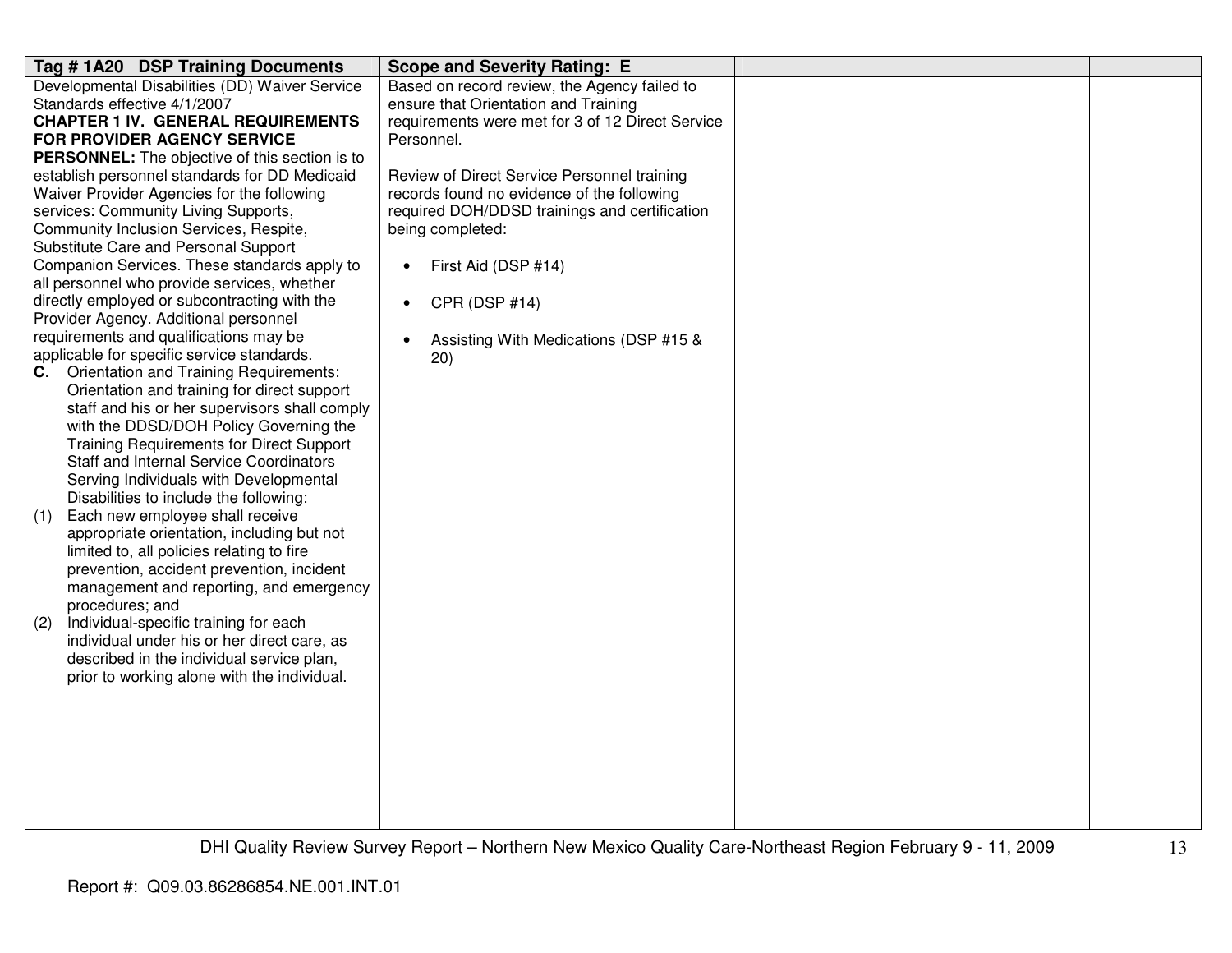| Tag #1A25 (CoP) CCHS                                | <b>Scope and Severity Rating: D</b>             |  |
|-----------------------------------------------------|-------------------------------------------------|--|
| <b>NMAC 7.1.9.9</b>                                 | Based on record review, the Agency failed to    |  |
| A. Prohibition on Employment: A care                | maintain documentation indicating no            |  |
| provider shall not hire or continue the             | "disqualifying convictions" or documentation of |  |
| employment or contractual services of any           | the timely submission of pertinent application  |  |
| applicant, caregiver or hospital caregiver for      | information to the Caregiver Criminal History   |  |
| whom the care provider has received notice of a     | Screening Program was on file for 1 of 14       |  |
| disqualifying conviction, except as provided in     | Agency Personnel.                               |  |
| Subsection B of this section.                       |                                                 |  |
| <b>NMAC 7.1.9.11</b>                                | #7 - Date of Hire 3/1/2008                      |  |
| <b>DISQUALIFYING CONVICTIONS.</b> The               |                                                 |  |
| following felony convictions disqualify an          |                                                 |  |
| applicant, caregiver or hospital caregiver from     |                                                 |  |
| employment or contractual services with a care      |                                                 |  |
| provider:                                           |                                                 |  |
| A. homicide;                                        |                                                 |  |
| <b>B.</b> trafficking, or trafficking in controlled |                                                 |  |
| substances:                                         |                                                 |  |
| C. kidnapping, false imprisonment, aggravated       |                                                 |  |
| assault or aggravated battery;                      |                                                 |  |
| D. rape, criminal sexual penetration, criminal      |                                                 |  |
| sexual contact, incest, indecent exposure, or       |                                                 |  |
| other related felony sexual offenses;               |                                                 |  |
| E. crimes involving adult abuse, neglect or         |                                                 |  |
| financial exploitation;                             |                                                 |  |
| F. crimes involving child abuse or neglect;         |                                                 |  |
| G. crimes involving robbery, larceny, extortion,    |                                                 |  |
| burglary, fraud, forgery, embezzlement, credit      |                                                 |  |
| card fraud, or receiving stolen property; or        |                                                 |  |
| H. an attempt, solicitation, or conspiracy          |                                                 |  |
| involving any of the felonies in this subsection.   |                                                 |  |
|                                                     |                                                 |  |
| Chapter 1.IV. General Provider Requirements.        |                                                 |  |
| D. Criminal History Screening: All personnel        |                                                 |  |
| shall be screened by the Provider Agency in         |                                                 |  |
| regard to the employee's qualifications,            |                                                 |  |
| references, and employment history, prior to        |                                                 |  |
| employment. All Provider Agencies shall comply      |                                                 |  |
| with the Criminal Records Screening for             |                                                 |  |
| Caregivers 7.1.12 NMAC and Employee Abuse           |                                                 |  |
| Registry 7.1.12 NMAC as required by the             |                                                 |  |
| Department of Health, Division of Health            |                                                 |  |
| Improvement.                                        |                                                 |  |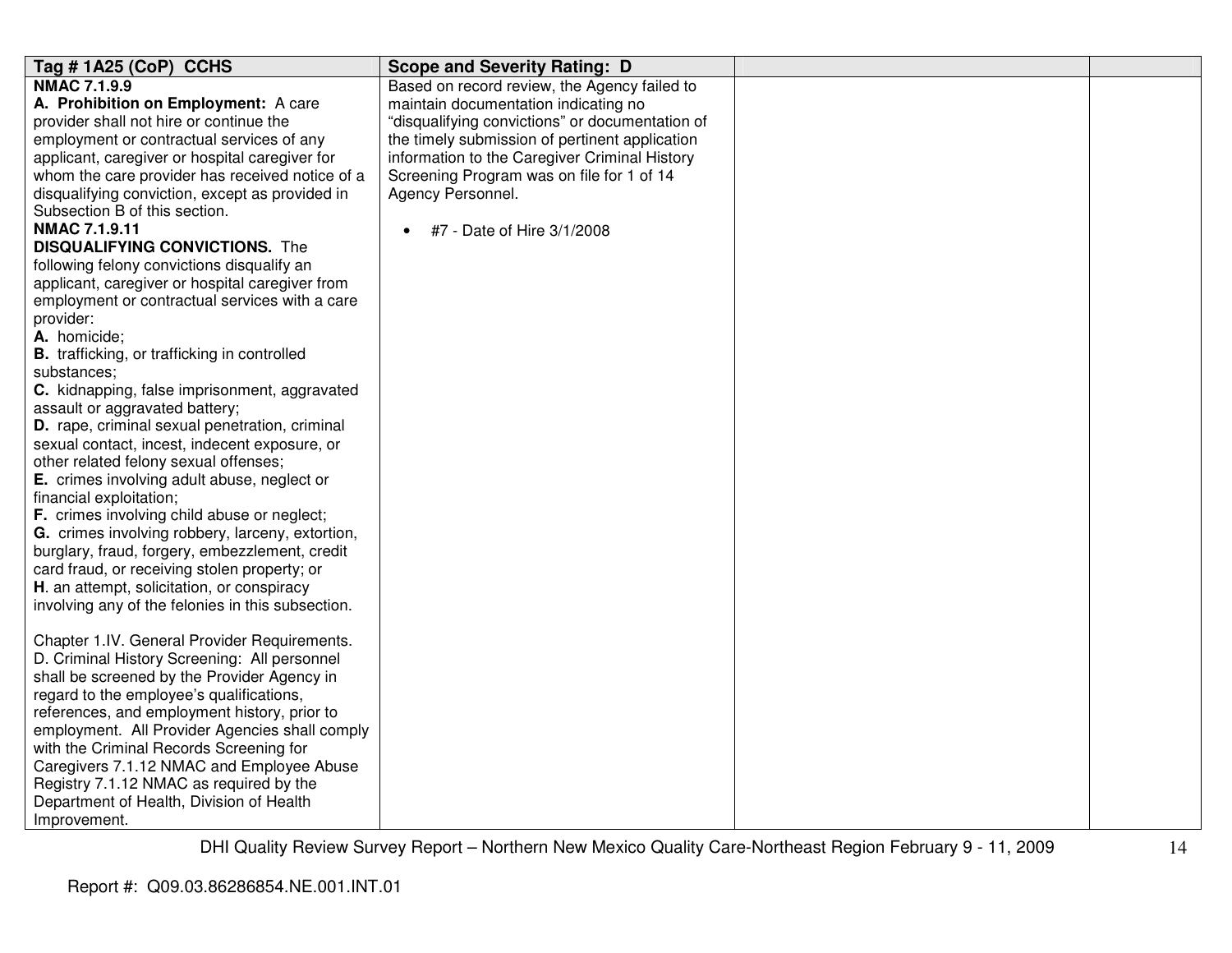| Tag #1A32 (CoP) ISP Implementation                                                       | <b>Scope and Severity Rating: E</b>             |  |
|------------------------------------------------------------------------------------------|-------------------------------------------------|--|
| NMAC 7.26.5.16.C and D                                                                   | Based on record review, the Agency failed to    |  |
| Development of the ISP. Implementation of                                                | implement the ISP according to the timelines    |  |
| the ISP. The ISP shall be implemented                                                    | determined by the IDT and as specified in the   |  |
| according to the timelines determined by the IDT                                         | ISP for each stated desired outcomes and action |  |
| and as specified in the ISP for each stated                                              | plan for 5 of 6 individuals.                    |  |
| desired outcomes and action plan.                                                        |                                                 |  |
|                                                                                          | Per Individuals ISP's the following was found   |  |
| C.<br>The IDT shall review and discuss                                                   | with regards to the implementation of ISP       |  |
| information and recommendations with the                                                 | Outcomes:                                       |  |
| individual, with the goal of supporting the                                              |                                                 |  |
| individual in attaining desired outcomes. The                                            | Community Living Data Collection/Data           |  |
| IDT develops an ISP based upon the individual's                                          | Tracking/Progress with regards to ISP           |  |
| personal vision statement, strengths, needs,                                             | Outcomes:                                       |  |
| interests and preferences. The ISP is a dynamic                                          |                                                 |  |
| document, revised periodically, as needed, and                                           | • None found 3/2008 - 2/2009 (#2)               |  |
| amended to reflect progress towards personal                                             |                                                 |  |
| goals and achievements consistent with the                                               | • None found 3/2008 - 2/2009 (#3)               |  |
| individual's future vision. This regulation is                                           |                                                 |  |
| consistent with standards established for                                                | • None found 3/2008 - 2/2009 (#4)               |  |
| individual plan development as set forth by the                                          |                                                 |  |
| commission on the accreditation of rehabilitation                                        | • None found 3/2008 - 2/2009 (#5)               |  |
| facilities (CARF) and/or other program                                                   |                                                 |  |
| accreditation approved and adopted by the<br>developmental disabilities division and the | • None found for 3/2008 - 2/2009 (#6)           |  |
| department of health. It is the policy of the                                            |                                                 |  |
| developmental disabilities division (DDD), that to                                       | <b>Community Access Data Collection/Data</b>    |  |
| the extent permitted by funding, each individual                                         | Tracking/Progress with regards to ISP           |  |
| receive supports and services that will assist and                                       | Outcomes:                                       |  |
| encourage independence and productivity in the                                           |                                                 |  |
| community and attempt to prevent regression or                                           | • None found 3/2008 - 2/2009 (#5)               |  |
| loss of current capabilities. Services and                                               |                                                 |  |
| supports include specialized and/or generic                                              |                                                 |  |
| services, training, education and/or treatment as                                        |                                                 |  |
| determined by the IDT and documented in the                                              |                                                 |  |
| ISP.                                                                                     |                                                 |  |
| D. The intent is to provide choice and obtain                                            |                                                 |  |
| opportunities for individuals to live, work and                                          |                                                 |  |
| play with full participation in their communities.                                       |                                                 |  |
| The following principles provide direction and                                           |                                                 |  |
| purpose in planning for individuals with                                                 |                                                 |  |
| developmental disabilities.                                                              |                                                 |  |
| [05/03/94; 01/15/97; Recompiled 10/31/01]                                                |                                                 |  |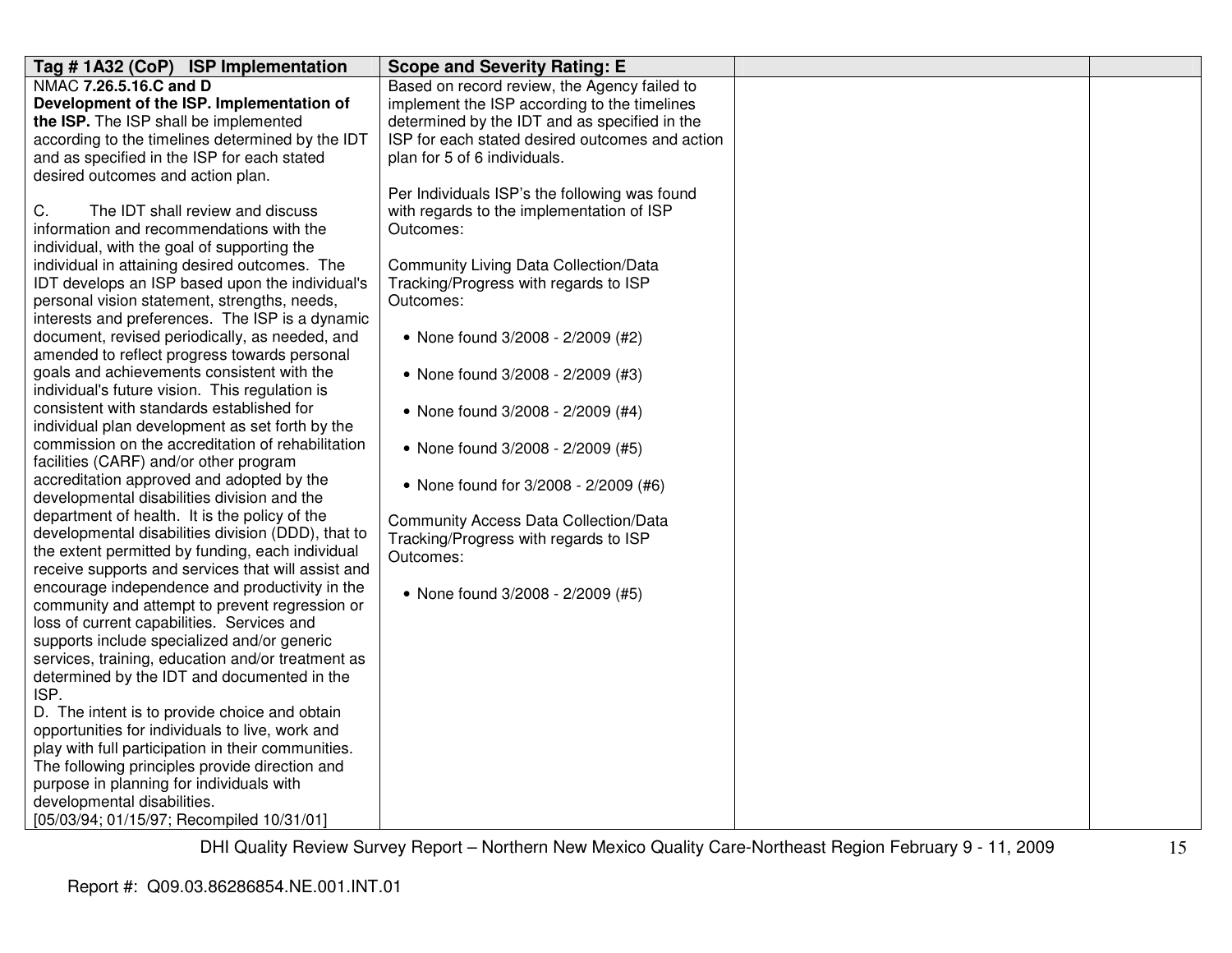| Tag # 1A37 Individual Specific Training                                                     | <b>Scope and Severity Rating: D</b>          |  |
|---------------------------------------------------------------------------------------------|----------------------------------------------|--|
| Developmental Disabilities (DD) Waiver Service                                              | Based on record review, the Agency failed to |  |
| Standards effective 4/1/2007                                                                | ensure that Individual Specific Training     |  |
| <b>CHAPTER 1 IV. GENERAL REQUIREMENTS</b>                                                   | requirements were met for 1 of 14 Agency     |  |
| FOR PROVIDER AGENCY SERVICE                                                                 | Personnel.                                   |  |
| <b>PERSONNEL:</b> The objective of this section is to                                       |                                              |  |
| establish personnel standards for DD Medicaid                                               | • Individual Specific Training (SC #8)       |  |
| Waiver Provider Agencies for the following                                                  |                                              |  |
| services: Community Living Supports,                                                        |                                              |  |
| Community Inclusion Services, Respite,                                                      |                                              |  |
| Substitute Care and Personal Support                                                        |                                              |  |
| Companion Services. These standards apply to<br>all personnel who provide services, whether |                                              |  |
| directly employed or subcontracting with the                                                |                                              |  |
| Provider Agency. Additional personnel                                                       |                                              |  |
| requirements and qualifications may be                                                      |                                              |  |
| applicable for specific service standards.                                                  |                                              |  |
|                                                                                             |                                              |  |
| Orientation and Training Requirements:<br>C.                                                |                                              |  |
| Orientation and training for direct support                                                 |                                              |  |
| staff and his or her supervisors shall comply                                               |                                              |  |
| with the DDSD/DOH Policy Governing the                                                      |                                              |  |
| <b>Training Requirements for Direct Support</b>                                             |                                              |  |
| <b>Staff and Internal Service Coordinators</b>                                              |                                              |  |
| Serving Individuals with Developmental                                                      |                                              |  |
| Disabilities to include the following:                                                      |                                              |  |
| Individual-specific training for each<br>(2)                                                |                                              |  |
| individual under his or her direct care, as                                                 |                                              |  |
| described in the individual service plan,                                                   |                                              |  |
| prior to working alone with the individual.                                                 |                                              |  |
|                                                                                             |                                              |  |
|                                                                                             |                                              |  |
|                                                                                             |                                              |  |
|                                                                                             |                                              |  |
|                                                                                             |                                              |  |
|                                                                                             |                                              |  |
|                                                                                             |                                              |  |
|                                                                                             |                                              |  |
|                                                                                             |                                              |  |
|                                                                                             |                                              |  |
|                                                                                             |                                              |  |
|                                                                                             |                                              |  |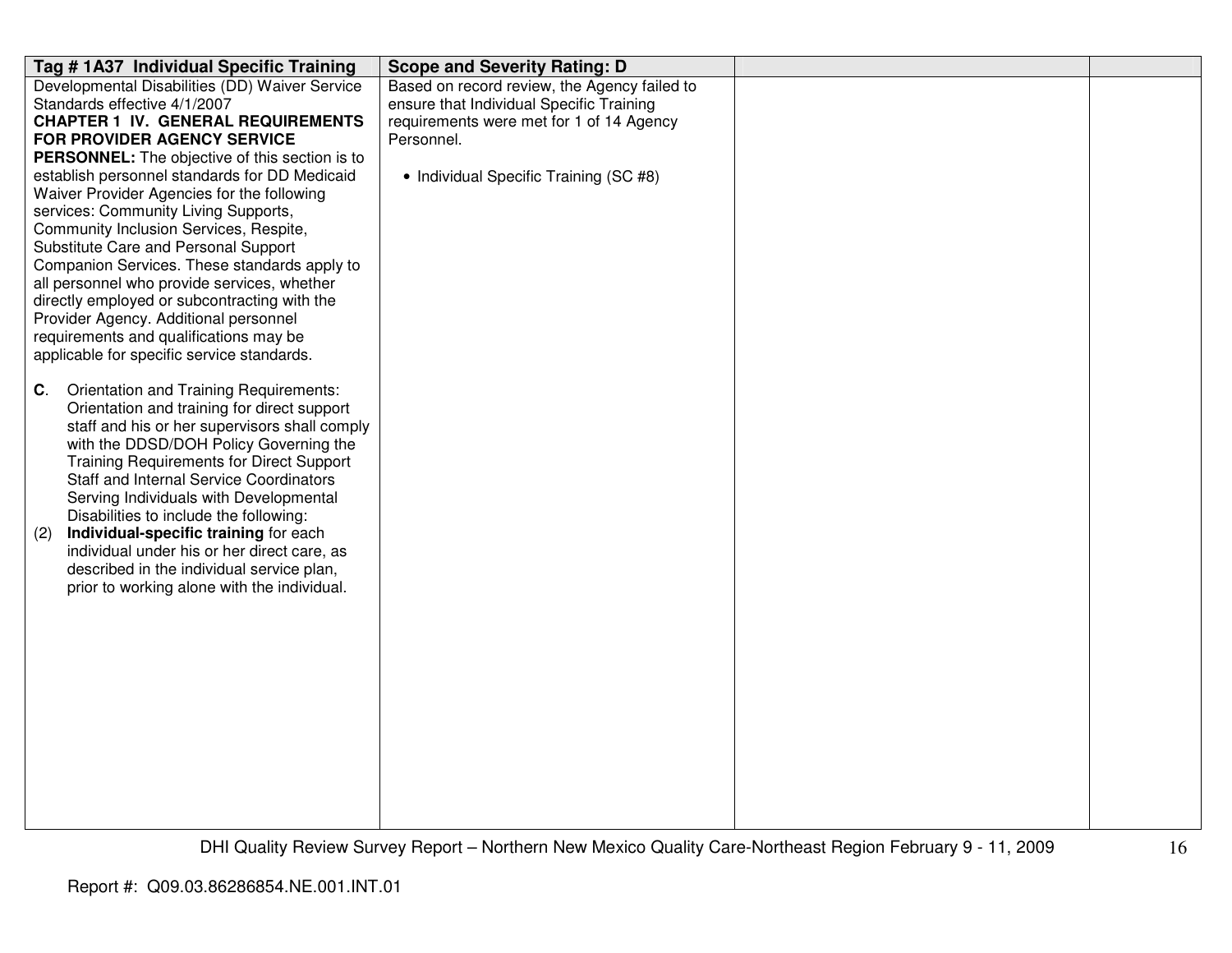| Tag # 5111 Reporting Requirements                                                              | <b>Scope and Severity Rating: A</b>               |  |
|------------------------------------------------------------------------------------------------|---------------------------------------------------|--|
| Developmental Disabilities (DD) Waiver Service                                                 | Based on record review, the Agency failed to      |  |
| Standards effective 4/1/2007                                                                   | complete quarterly reports as required for 1 of 3 |  |
| <b>CHAPTER 5 IV. COMMUNITY INCLUSION</b>                                                       | individuals receiving Community Inclusion         |  |
| <b>SERVICES PROVIDER AGENCY</b>                                                                | services.                                         |  |
| <b>REQUIREMENTS</b>                                                                            |                                                   |  |
| E. Provider Agency Reporting                                                                   | <b>Community Access Quarterly Reports</b>         |  |
| Requirements: All Community Inclusion                                                          |                                                   |  |
| Provider Agencies are required to submit written                                               | • Individual #3 - None found 3/2008 - 2/2009      |  |
| quarterly status reports to the individual's Case                                              |                                                   |  |
| Manager no later than fourteen (14) calendar                                                   |                                                   |  |
| days following the end of each quarter. In                                                     |                                                   |  |
| addition to reporting required by specific                                                     |                                                   |  |
| Community Access, Supported Employment,                                                        |                                                   |  |
| and Adult Habilitation Standards, the quarterly<br>reports shall contain the following written |                                                   |  |
| documentation:                                                                                 |                                                   |  |
|                                                                                                |                                                   |  |
| (1) Identification and implementation of a                                                     |                                                   |  |
| meaningful day definition for each person                                                      |                                                   |  |
| served;                                                                                        |                                                   |  |
| (2) Documentation summarizing the following:                                                   |                                                   |  |
| (a) Daily choice-based options; and                                                            |                                                   |  |
| (b) Daily progress toward goals using age-                                                     |                                                   |  |
| appropriate strategies specified in each                                                       |                                                   |  |
| individual's action plan in the ISP.                                                           |                                                   |  |
| (3) Significant changes in the individual's routine                                            |                                                   |  |
| or staffing;                                                                                   |                                                   |  |
| (4) Unusual or significant life events;                                                        |                                                   |  |
| (5) Quarterly updates on health status, including                                              |                                                   |  |
| changes in medication, assistive technology                                                    |                                                   |  |
| needs and durable medical equipment needs;                                                     |                                                   |  |
| (6) Record of personally meaningful community<br>inclusion;                                    |                                                   |  |
| (7) Success of supports as measured by                                                         |                                                   |  |
| whether or not the person makes progress                                                       |                                                   |  |
| toward his or her desired outcomes as identified                                               |                                                   |  |
| in the ISP; and                                                                                |                                                   |  |
| (8) Any additional reporting required by DDSD.                                                 |                                                   |  |
|                                                                                                |                                                   |  |
|                                                                                                |                                                   |  |
|                                                                                                |                                                   |  |
|                                                                                                |                                                   |  |